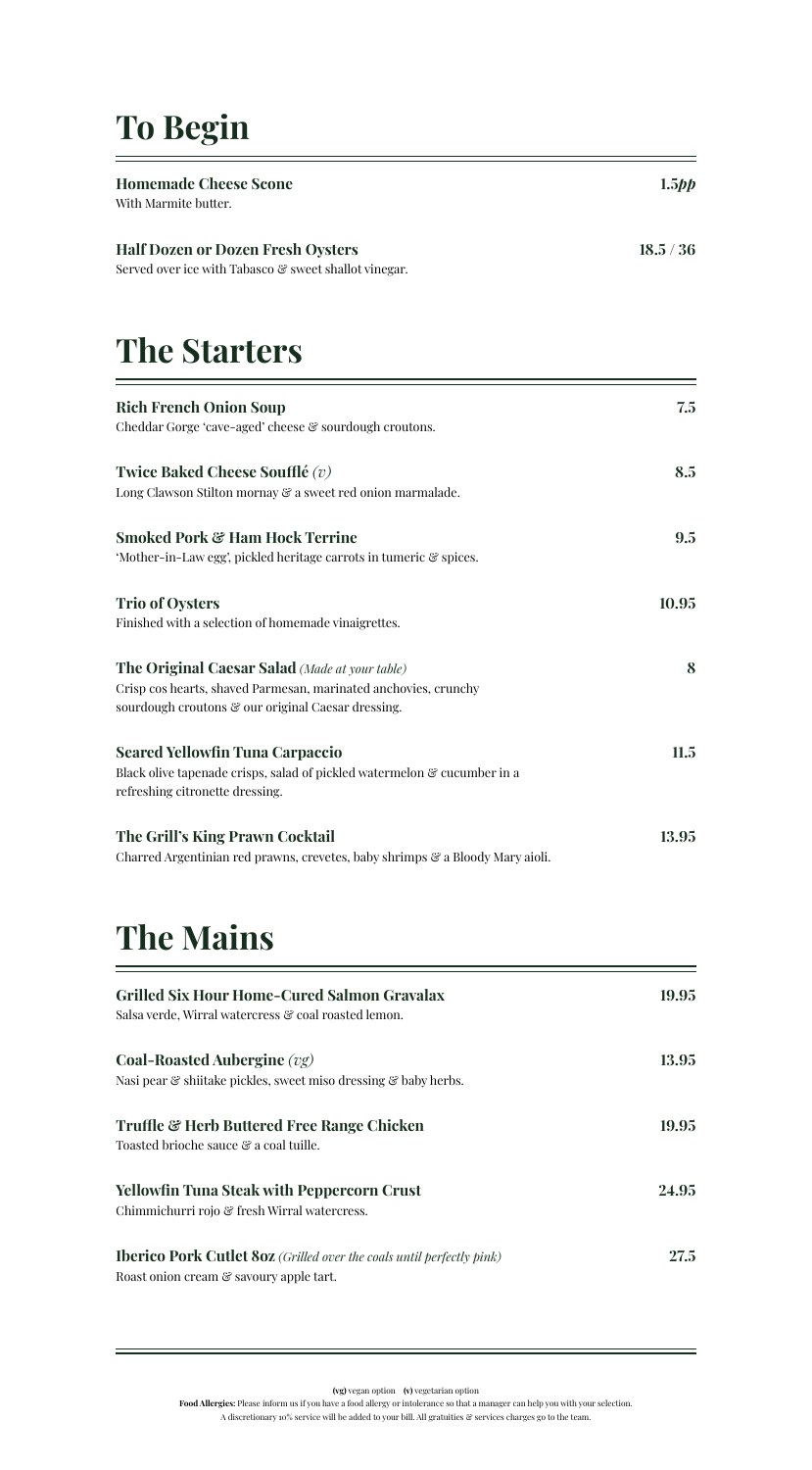Our Head Chef Ben Rutherford works very closely with selected farmers & butchers each week to seek out the very best aged, unique  $\mathcal C$  limited cuts.

## **Classic Steaks**

For our classic steaks we use only British & Irish Beef, sired from traditional & continental cross breeds, sourced only from selected farms. These amazing beasts are aged for a minimum of 35 days, so these classic cuts will be tender with superb flavour.

| <b>Rump Cap 80z</b>                                                                           | 18.95 |
|-----------------------------------------------------------------------------------------------|-------|
| The least tender but full flavoured. The most under-rated of the prime cuts of beef.          |       |
| <b>Ribeye</b> 100z                                                                            | 25.95 |
| Extensive marbling gives this cut its full flavour & increased succulence.                    |       |
| Sirloin 100z                                                                                  | 29.95 |
| Tender & well marbled.                                                                        |       |
| This loin of beef is thought to have been knighted by Henry VIII (hence the name: Sir-Loyne). |       |
| <b>Fillet</b> 80z                                                                             | 34.95 |
| Subtle in flavour & extremely tender.                                                         |       |

## **Sharing Cuts**

| <b>The Butcher's Block 240z</b>                                                                                                                                                                           | 60 |
|-----------------------------------------------------------------------------------------------------------------------------------------------------------------------------------------------------------|----|
| The Butcher's best kept secret, who commonly take these steaks home themselves.                                                                                                                           |    |
| Not as tender as the more familar cuts but bursting with flavour.                                                                                                                                         |    |
| Flat Iron - Picanha - Flank - Hanger                                                                                                                                                                      |    |
| Served with American chicken salt fries & Béarnaise sauce.                                                                                                                                                |    |
| <b>Chateaubriand</b> 160z<br>A premium quality $\mathcal G$ consistent cut of beef, dry-aged on the bone for 7 days, before another 21 days<br>of wet-aging, produces a tender steak with superb flavour. | 70 |
| <b>Tomahawk</b> 320z                                                                                                                                                                                      | 85 |
| Sourced from Gavieside Farm in West Lothian. This beef is world-renowned for its flavour,<br>succulence & heritage. Guaranteed to come from the finest Scottish beef cattle.                              |    |

### **Upgrade to Surf & Turf for an added indulgence.** Add five Argentinan red prawns 12.5

### **Sauces 3.5** *each*

**Béarnaise Pepper Long Clawson Stilton Mornay The Grill's Beef Jus Diane**

## **Steakhouse Butters 1.5** *each*

**Café de Paris Truffle & Herb Marmite Roast Garlic & Herb**

*Served on the side...*

**(vg)** vegan option **(v)** vegetarian option

**Food Allergies:** Please inform us if you have a food allergy or intolerance so that a manager can help you with your selection. A discretionary 10% service will be added to your bill. All gratuities  $\mathcal C$  services charges go to the team.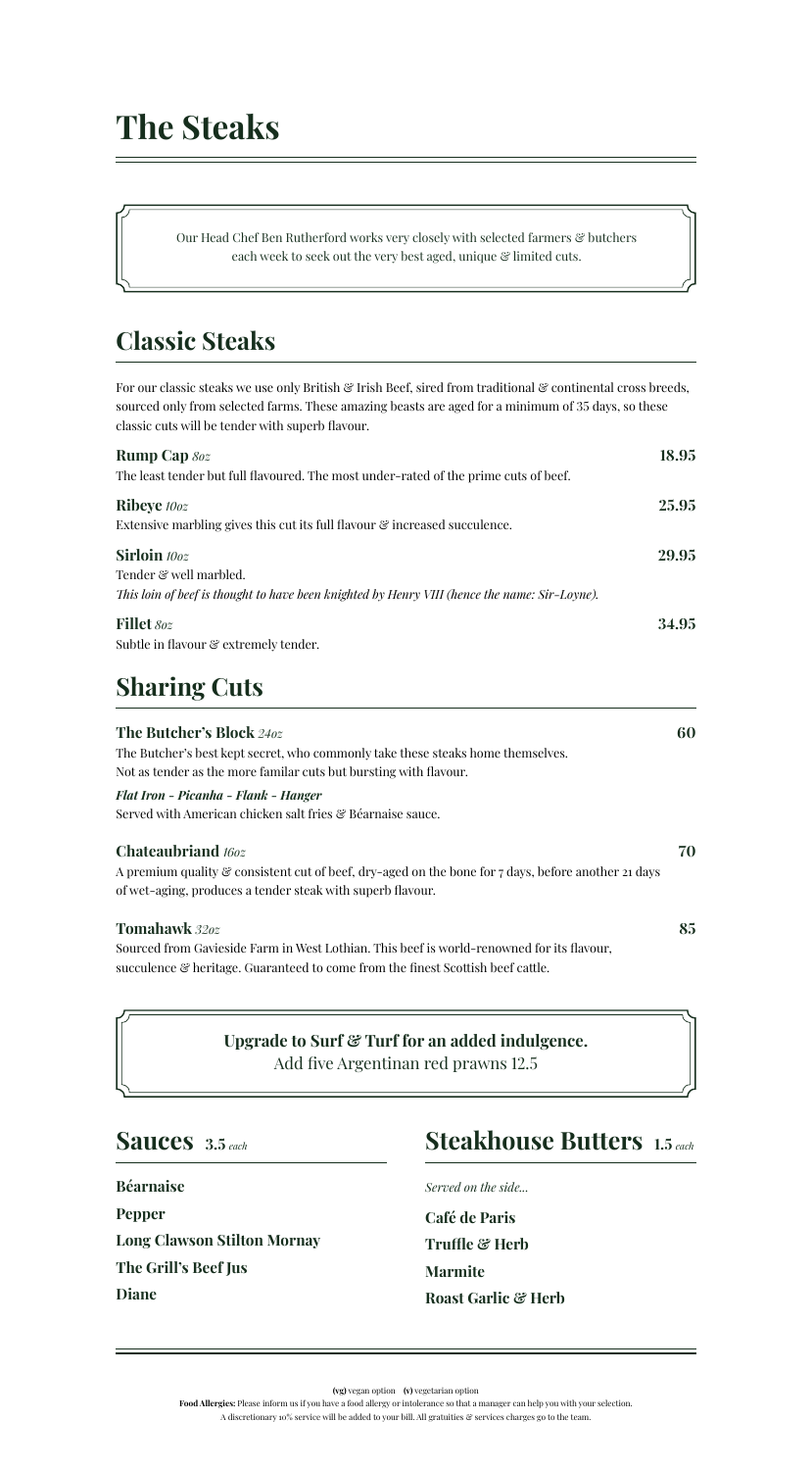## **Signature Steaks**

Our signature steaks are dry-aged on the bone in our specially designed Himalayan salt maturation chamber. Dry-aging improves tenderness  $\mathcal{C}$  succulence, and the beef develops an intensely deep, rich flavour. These cuts were grass-fed for 2 seasons & finished for a period of 120 days, on a diet of maize, barley & rolled oats, then expertly butchered by our in-house chefs.

#### **New York Strip** *16oz* **55**

Dry-aged for a minimum 35 days. Cooked on the bone to intensify tenderness & flavour.

#### **Porterhouse** *22oz* **85**

The classic Porterhouse steak is where the sirloin meets the fillet. It's the best of both worlds - a combination of a large, tender fillet  $\mathcal{C}$  a smaller rich, flavourful sirloin.

#### **USDA Delmonico** *12oz* **40**

USDA prime is a superior grade of grain-fed beef, with juiciness  $\mathcal{C}$  fine texture. During cooking, the well marbled fat melts to keep the steak succulent, tender  $\mathcal G$  flavoursome.

#### **USDA Striploin** *8oz* **30**

Grain-fed beef offers a creamier & sweeter flavour profile than it's grass-fed alternative, with slightly more resistance than the Delmonico but bursting with flavour. This steak is exceptionally well-marbled.



**Blue:** only cooked on the outside, served at room temperature blue.

**Rare:** raw from the centre outwards, cooked & char-marked on the outside.

**Medium Rare:** juices start to run, bringing out more flavour, slightly red centre.

**Medium:** pink on the inside, retains a little blood in the juices.

**Medium Well:** cooked throughout, juices reaching the surface.

**Well Done:** brown through to the middle, no traces of blood, charred on the outside.

### **Sides**

| <b>Minted Peas</b> $(v)$                                                                           | 3   |
|----------------------------------------------------------------------------------------------------|-----|
| <b>American Style Fries</b><br>with chicken salt.                                                  | 4   |
| Crispy Battered Salt & Vinegar<br><b>Onion Rings</b>                                               | 4.5 |
| Mac 'n' Cheese $(v)$                                                                               | 4   |
| Confit Carrots $(v)$<br>Marmite emulsion.                                                          | 3.5 |
| <b>Crisp Iceberg Lettuce</b><br>Blue cheese espuma, meaty pearl barley,<br>Stilton crumbs, chives. | 3.5 |
| <b>Roast Bone Marrow</b><br>Sweet onion jam & Cheddar sable.                                       | 3   |

### **Indulgent Sides**

| <b>Heirloom Tomato Salad</b> $(vg)$<br>Pickled red onion, black garlic, fresh oregano. |         |
|----------------------------------------------------------------------------------------|---------|
| <b>Grilled Hispi Cabbage</b><br>Bacon jam, citronette & tarragon.                      | 5       |
| Creamed Spinach $(v)$<br>Cheddar sable.                                                | 4.5     |
| <b>Thrice Cooked Beef Fat Chips</b>                                                    | 4.95    |
| <b>Dirty Mash</b>                                                                      | $5.5\,$ |
| <b>Haggis Fritters for Two</b>                                                         |         |
| Dauphinoise Potatoes $(v)$                                                             | 4.5     |

**(vg)** vegan option **(v)** vegetarian option

**Food Allergies:** Please inform us if you have a food allergy or intolerance so that a manager can help you with your selection. A discretionary 10% service will be added to your bill. All gratuities & services charges go to the team.